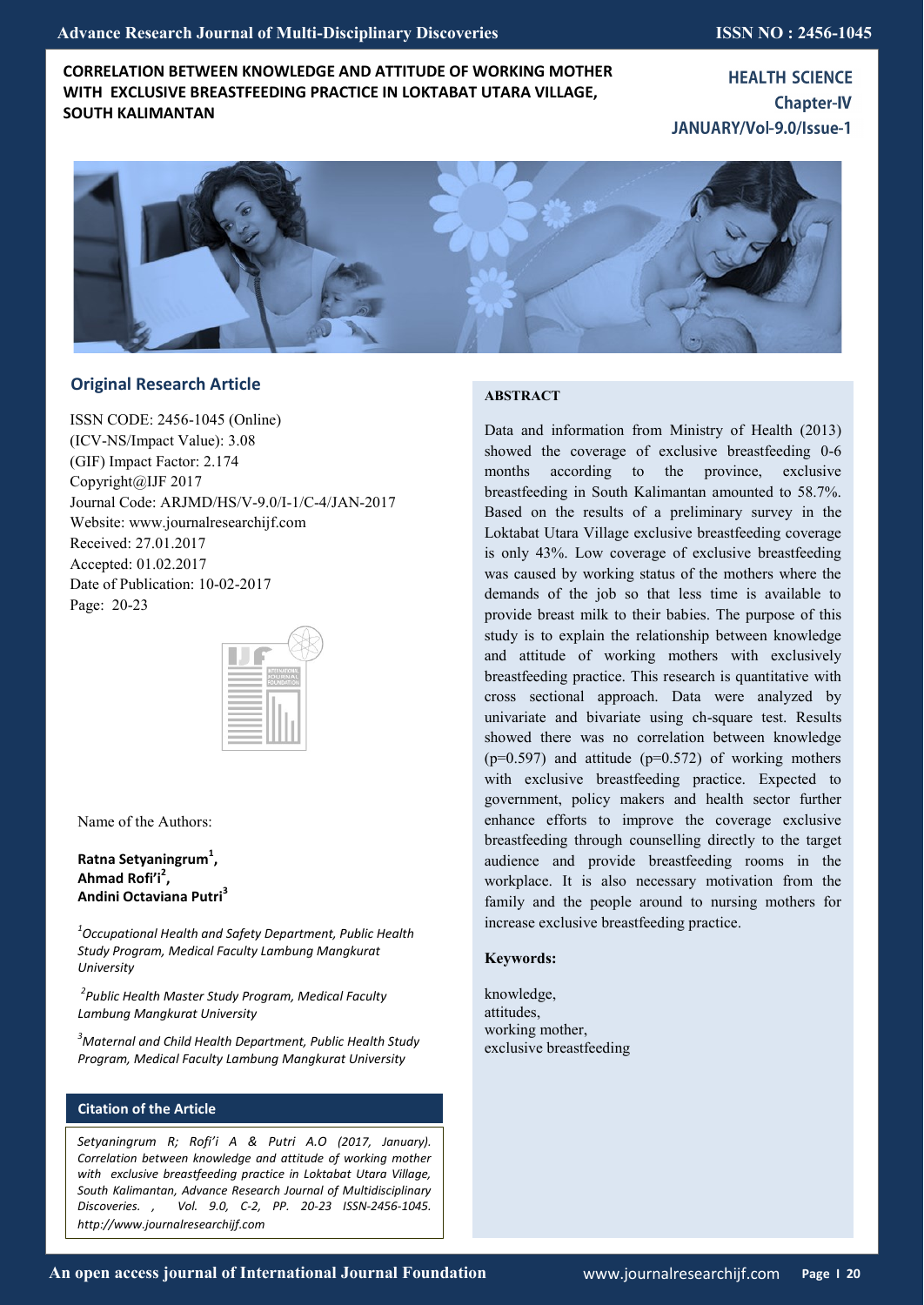### **I. INTRODUCTION**

Infant mortality rate (IMR) in Indonesia is still high. According to the United Nations International Children's Fund (UNICEF) IMR in Indonesia was 3.4 times higher than Malaysia and 1.3 times higher than Philippines<sup>1</sup>. The results of Indonesia Demographic and Health Survey (IDHS) in 2012 showed a decrease in IMR than in 2007, amounting to 34 per 1,000 live births to 32 per 1,000 live births. The figure is still far from the target of the Millennium Development Goals (MDGs) by 2015, amounting to 23 per  $1,000$  live births<sup>2</sup>.

National building can be achieved by improving the quality of human as early as possible. One factor that have an important role in improving the quality of human beings are breastfeeding (breastfeeding) exclusive<sup>3</sup>. Exclusive breastfeeding is the fulfillment of infant nutrition among the most ideal alternative to other infant feeding, because it provides many benefits for the growth and development. In addition, breast milk contains antibodies that protect babies from disease and boost the immune system. If exclusive breastfeeding is not given to infants, they have a risk of malnutrition, diarrhea, and will have an impact on the health of newborns<sup>4</sup>. Advantages of breastfeeding is optimal if breastfeeding is carried out exclusively without other supplementary feeding during the first 6 months of life. In line with this, the Indonesian government has established a policy of exclusive breastfeeding until the baby is 6 months old. The Government has established a policy regarding exclusive breastfeeding with the target of  $80\%$   $\frac{5,6,7}{2}$ .

Riskesdas (2013) showed that breastfeeding in Indonesia as much as 38%<sup>8</sup>. This achievement is still far from the national target. Based on data and Information from Ministry of Health the coverage of exclusive breastfeeding 0-6 months according to the province in 2013 in South Kalimantan amounted to 58.7%<sup>9</sup>. Based on the results of a preliminary survey in Loktabat Utara Village the coverage of exclusive breastfeeding is only 43%. Low coverage of exclusive breastfeeding in Loktabat Utara Village was caused by the status of working mothers with the demands of the job so that less to provide breast milk to their babies. In addition<sup>10</sup>.

Mothers who are active in commercial activities such as working in an office or factory, run a private business as an additional income which take up a lot of time outdoors, choose to use formula milk because they are more profitable. It is believed by the mothers because it is caused by the lack of knowledge and attitudes about breastfeeding and assume that formula is better than breast milk because it is economical and contains important nutrients listed on advertising of formula milk $11$ . Mother's knowledge about the benefits of exclusive breastfeeding and education is very important in determining the practice of exclusive breastfeeding. This is supported by research Atabik (2013) which states there is a relationship between maternal knowledge about breastfeeding (p=0.002) with the practice of exclusive breastfeeding<sup>12</sup>.

Based on the description above, it is necessary to do research on the correlation between knowledge and attitude of working mothers with the practice of exclusive breastfeeding in Loktabat Utara Village, South Kalimantan Province.

## **II. METHOD**

This research was observational analytic with cross sectional approach. This research was conducted in in Loktabat Utara Village, South Kalimantan Province. Ssampling technique is a rrandom ssampling with inclusion criteria 1) Mother who has a job 2) Willing to be a research respondents. Thus, samples taken in this study as much as 96 respondent. The instrument of this reserch is questionnaire and spreadsheet. The questionnaire relating to the knowledge and attitudes. Iindependent variable in this research is knowledge and attitude, dependent variables is the

practice of exclusive breasfeeding. This study using univariate analysis in the form of frequency distributions are presented in tables and bivariate analysis to know the relationship between independent variables with dependent variables using chi square test (CI=95%).

### **III. RESULTS AND DISCUSSION**

#### **1. Univariate Analysis**

Frequency distribution of education level, income, number of liability, family commitments, and the implementation of PHBs can be seen in table 1 below:

Table 1. Frequency Distribution of Knowledge, Attitude, and Practice of Exclusive Breastfeeding

| <b>Variabel</b>                | n  | $\frac{0}{0}$ |
|--------------------------------|----|---------------|
| Knowledge                      |    |               |
| Less                           | 30 | 31,3          |
| Good                           | 66 | 69,8          |
| <b>Attitude</b>                |    |               |
| Less                           | 39 | 40,6          |
| Good                           | 57 | 59,4          |
| <b>Exclusive Breastfeeding</b> |    |               |
| No                             | 55 | 57,3          |
| Yes                            | 41 | 43,7          |

*Source: primary data, 2016*

We have been actual of the internation of International International International Office December 2017. Some control in the international Source of International Journal Journal Towards (1973) and the secondation of Int Based on table 1 it can be seen that as many as 30 respondents (31.3%) had a less knowledge. Knowledge is the result of the know. Knowledge is a very important factor in shaping one's actions and one of them is in exclusive breastfeeding for children<sup>13</sup>. Based on table it can be seen that as many as 39 respondents (40,6%) had a less attitude. Attitude is a situation mentally prepared, studied and organized according to experience and that causes a special effect or a person's reaction to people, objects and situations<sup>13</sup>. Based on table it can be seen that as many as 55 respondents (57.3%) did not provide exclusive breastfeeding for children. Exclusive breast milk is given from newborns up to age 6 months, without being mixed with food or other liquid water, exception of vitamin, mineral, or medication in the form of drops or syrups<sup>13</sup>. Exclusive breastfeeding is the only course on infant feeding, without additional other liquids such as milk formula, orange, honey, tea, water, and no solid food materials such as banana, papaya, milk porridge, biscuits, rice gruel and teams. Breastfeeding without other feeding is referred to exclusively breastfeed<sup>14</sup>. Knowledge will influence attitudes towards healthy behavior and in tackling problems that do not understand about the benefits of exclusive breastfeeding.

#### **2. Bivariat Analysis**

Corellation between knowledge and attitude with practice of exclusive breastfeeding can be seen in table 2 below:

Table 2. Corellation Between Knowledge and Attitude of Working Mother With Exclusive Breastfeeding Practice

| <b>Variables</b> | <b>Exclusive</b><br><b>Breastfeeding</b> |               |             | Frequency     |             | p             |       |
|------------------|------------------------------------------|---------------|-------------|---------------|-------------|---------------|-------|
|                  | No                                       |               | Yes         |               |             |               |       |
|                  | $\mathbf n$                              | $\frac{0}{0}$ | $\mathbf n$ | $\frac{0}{0}$ | $\mathbf n$ | $\frac{6}{9}$ |       |
| Knowledge        |                                          |               |             |               |             |               |       |
| Less             | 16                                       | 53,3          | 14          | 46,7          | 30          | 100           | 0,597 |
| Good             | 39                                       | 59,1          | 27          | 40.9          | 66          | 100           |       |
| Attitude         |                                          |               |             |               |             |               |       |
| Less             | 21                                       | 53,8          | 18          | 46,2          | 39          | 100           | 0,572 |
| Good             | 34                                       | 59,6          | 23          | 40,4          | 57          | 100           |       |

*Source: Primary Data, 2016*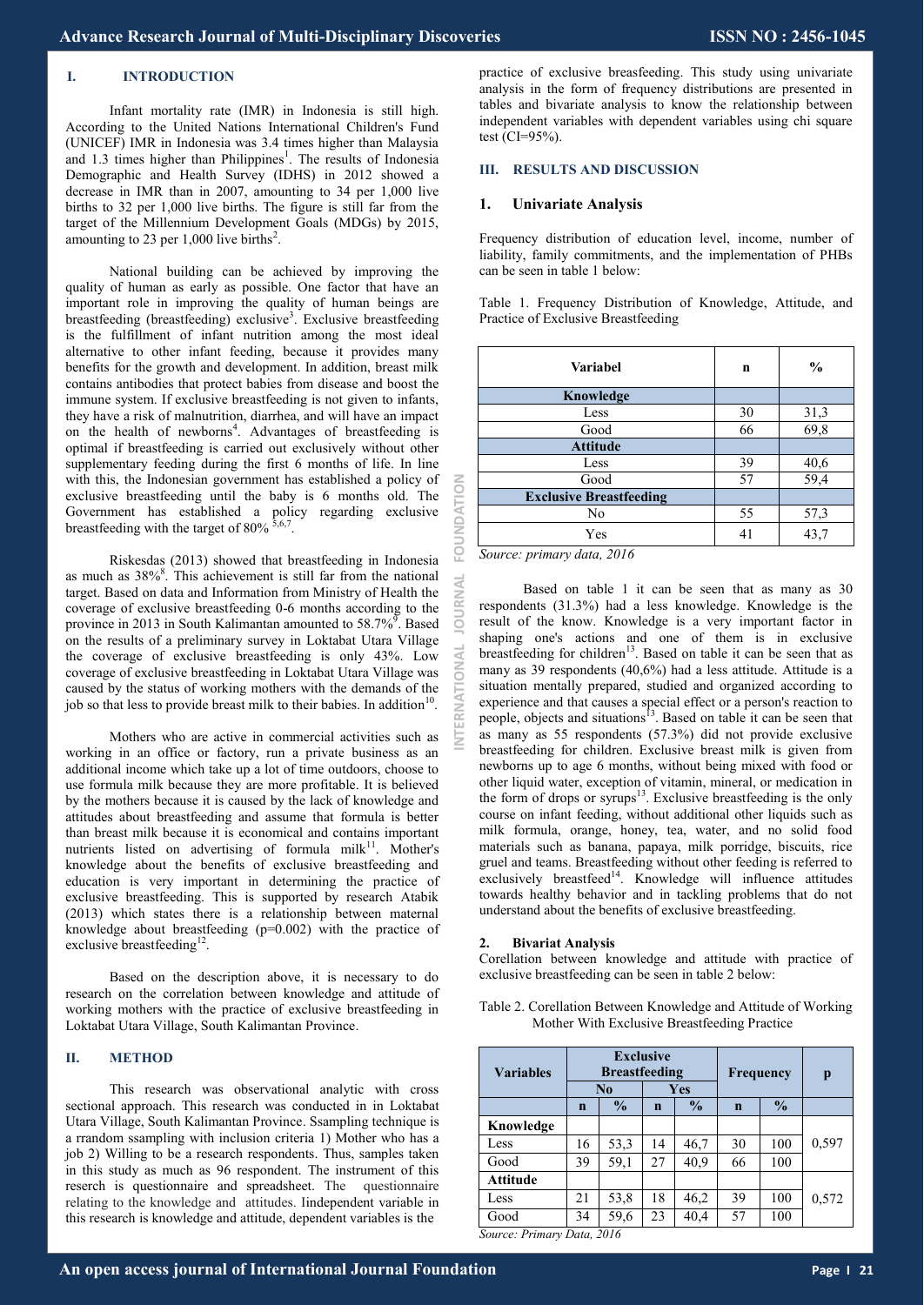Based on table 2 it can be seen that as many as 16 respondents (53.3%) who have less knowledge is not give exclusive breastfeeding her child. The results showed there was no correlation between mother knowledge with exclusive breastfeeding for children (p=0.597).

Knowledge is a habit, expertise, skills, knowledge and understanding gained from the experience, training, or through a learning process. A person's behavior based on the knowledge will be more lasting<sup>14</sup>. Knowledge is a very important factor for the formation a person's actions. Knowledge is constituted with a proper understanding will foster a new behaviors that are expected, particularly in the independence of exclusive breastfeeding<sup>15</sup>. With the knowledge, health information can easily be accepted and will be easier to change behavior<sup>16</sup>. Mother's knowledge about the benefits of exclusive breastfeeding for infants is critical in determining the success of exclusive breastfeeding. Atabik research (2013) shows the relationship between maternal knowledge about breastfeeding (p=0.002) with the practice of exclusive breastfeeding. Mother's knowledge about the advantages of breastfeeding and how to breastfeed that will support successful breastfeeding $1$ .

The results showed there was no correlation between knowledge of working mothers with exclusive breastfeeding and it is in line with research Wenas et al (2014) which states there is no correlation between knowledge of mothers with exclusive breastfeeding (p= 0259). There are various factors that could affect exclusive breastfeeding in addition to knowledge. Lack of support from family is one factor inhibition of exclusive breastfeeding, so even though the mother never received or never received exclusive breastfeeding information from health workers will not affect the mother's actions exclusively breastfed their infants<sup>18</sup>. According Roesli (2000), working mothers often have a dilemma in giving exclusive breastfeeding the baby though this group knows the benefits and superiority of breast milk, but difficult to practice. In addition, the promotion and sale of infant formula also triggers the low exclusive breastfeeding to infants. Circulation of formula milk product is also easy to buy, so many mothers prefer to feed the baby with formula milk because it is considered more practical<sup>19</sup>. Work is not a reason to stop breastfeeding. Working mothers can still exclusively breastfed by her way of expressing milk a day before she went to work. Breastmilk can hold stored for 24 hours in a thermos of ice or in the refrigerator. There is no difference in quality or quantity of breast milk mothers who work with mothers who did not work or expressed milk with milk given directly. Breastmilk can be given to the baby through dot or empong that fit to the size of a baby's mouth. So not appropriate for working mothers, babies are not exclusively breastfed $2<sup>2</sup>$ .

Based on table it is known that as many as 21 respondents (53.3%) who had less attitude is not give exclusive breastfeeding. The results showed there was no correlation between the attitude of working mothers with the practice of exclusively breastfeeding  $(p=0.572)$ .

Attitudes about exclusive breastfeeding is the decisive factor for someone to be willing or readiness to breastfeed exclusively. In relation with exclusive breastfeeding, mother's attitude is how the reaction or response the mothers to exclusively breastfed. If the mother has a strong attitude in exclusive breastfeeding, the behavior becomes more consistent. Attitudes can be formed from the social interaction that experienced by the individual. The interaction here is not only a form of social contact and interpersonal relationships as a member of a social group, but also the relationship with the environment surrounding physical and psychological environment $17$ .

The results show there was no relationship between working mother attitude with exclusive breastfeeding on children. The results are consistent with research conducted by Yulianah, et al (2014) that there was no correlation between maternal attitude with exclusive breastfeeding (p=0.154). Although the attitude of

the respondents did not have a meaningful relationship, but the data show that the respondents have a positive attitude tend to give exclusive breastfeeding than respondents who had a negative attitude. Mothers in general have to provide breast milk to their babies. Mother's easy to stop breastfeeding when encountering a chalenge. Knowledge about exclusive breastfeeding and exclusive breastfeeding motivation was influence mother attitude and behavior. Attitude is a readiness or willingness to act. So the attitude is influenced by various factors. Mothers with a good attitude is not necessarily exclusive breastfeeding for children. Attitude is not an act but predisposes an action or behavior. Besides influenced by attitudes, behavior also constituted by other predisposing factors such as knowledge, beliefs, convictions and values. Working mother tend to give formula milk to their children instead of breast milk because the conditions of this knowledge was instrumental in shaping positive attitudes or negative attitude<sup>21</sup>.

Although respondents attitudes toward exclusive breastfeeding is good but the mother's condition who work not allow them to give an exclusive breastfeeding for their baby. Green theory states that the perception is one of the predisposing factors of individual behavior. The success of exclusive breastfeeding and the provision of appropriate complementary feeding and adequate greatly influenced by the individual's perception of it. Perception is based on the variety of opinions stating that breastfeeding mothers are given without any additional food or drink other than breast milk in infants aged 0-4 months are lacking $2^2$ .

Many attitudes and beliefs that are not essential to the meaning of breastfeeding makes the mother does not do exclusive breastfeeding for 6 months. Generally, the reason of mother did not give exclusive breastfeeding are the fear that the milk produced is not enough or has a bad quality for her child. Delayed start of breastfeeding and disposal of colostrum, the wrong techniques of breastfeeding and belief that the baby is hungry and require additional fluid also can be a factor that influenced exclusive breastfeeding. Research conducted by Permana (2006) showed that the positive attitudes of mothers towards exclusive breastfeeding practices are not followed by given exclusive breastfeeding for her baby. Attitude is not automatically manifest in action. The realization of that attitude into actions required factor like support from certain parties, such as health workers and those closest people of the mother<sup>23</sup>.

## **IV. CONCLUSSION AND SUGGESTION**

As many as 30 respondents (31.3%) had a less knowledge, as many as 39 respondents (40.6%) had less attitude, and as many as 55 respondents (57.3%) did not provide exclusive breastfeeding for children. Chi-square test results showed there was no correlation between knowledge ( $p=0.597$ ) and attitude ( $p=0.572$ ) of working mothers with exclusive breastfeeding practice. Expected to government, policy makers and health sector further enhance efforts to improve the coverage exclusive breastfeeding through counselling directly to the target audience and provide breastfeeding rooms in the workplace. It is also necessary motivation from the family and the people around to nursing mothers for increase exclusive breastfeeding practice.

#### **V. ACKNOWLEDGMENTS**

Great appreciation and gratitude are addressed to Loktabat Utara Village community and all those who helped this research project.